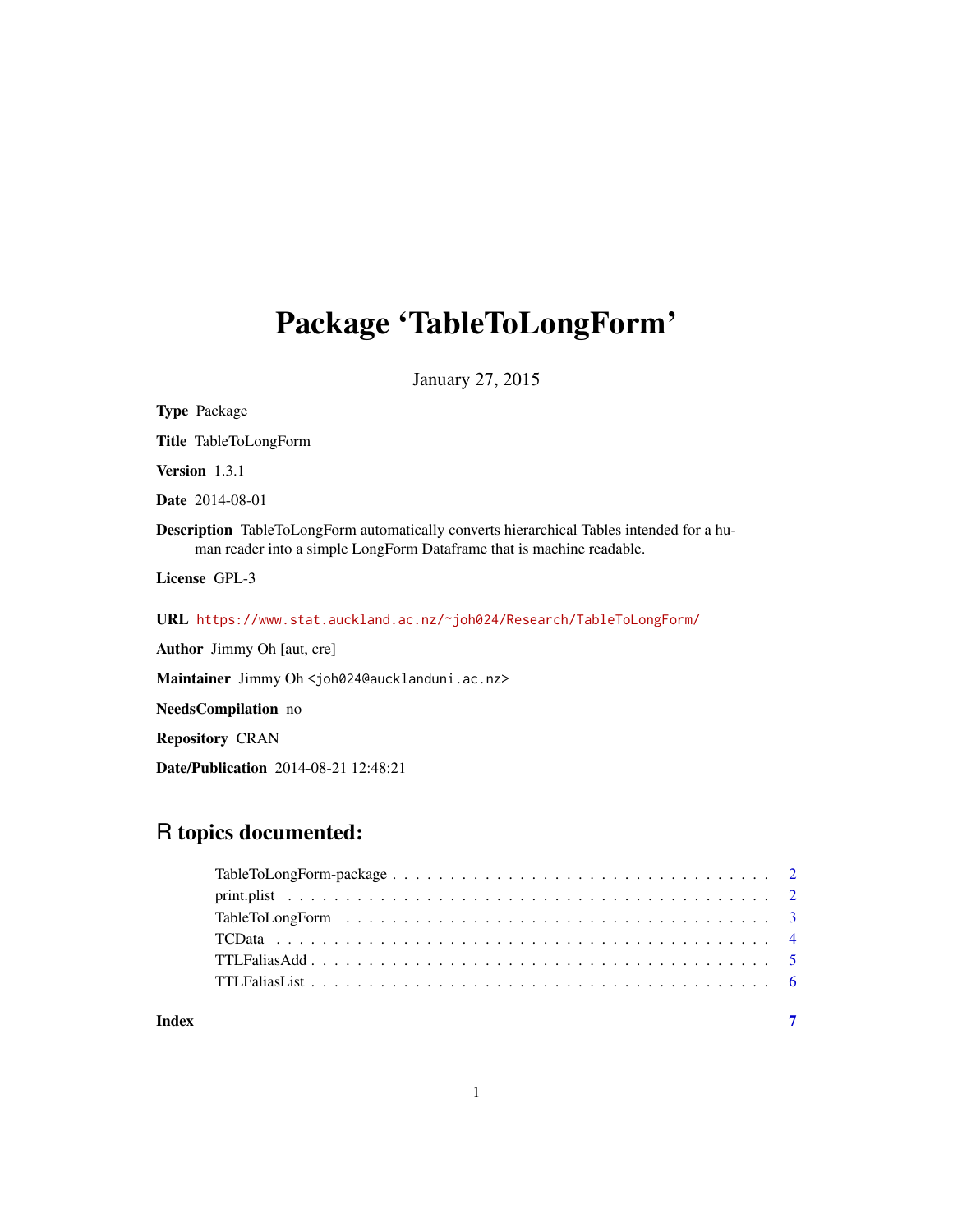<span id="page-1-0"></span>TableToLongForm-package

*Convert a Table to a LongForm data.frame*

#### Description

TableToLongForm automatically converts hierarchical Tables intended for a human reader into a simple LongForm Dataframe that is machine readable.

#### Details

| Package: | TableToLongForm |
|----------|-----------------|
| Type:    | Package         |
| Version: | 1.3.1           |
| Date:    | 2014-08-01      |
| License: | $GPL-3$         |

Call TableToLongForm() on a Table to automatically convert it to a LongForm data.frame.

Examples of Tables that can be converted are found in data(TCData).

For more details on what TableToLongForm does and what sorts of Tables it can convert, refer to the website: <https://www.stat.auckland.ac.nz/~joh024/Research/TableToLongForm/>

Available help: help(TableToLongForm) help(TCData)

#### Author(s)

Jimmy Oh

Maintainer: Jimmy Oh <joh024@aucklanduni.ac.nz>

print.plist *Print Method for plist Objects*

#### Description

A print method for class plist, which are nested lists with a numeric vector at the lowest level, used as print.default is rather inefficient (and much uglier) when displaying such nested lists.

#### Arguments

x a plist object. ... potential further arguments (required by generic), unused by this method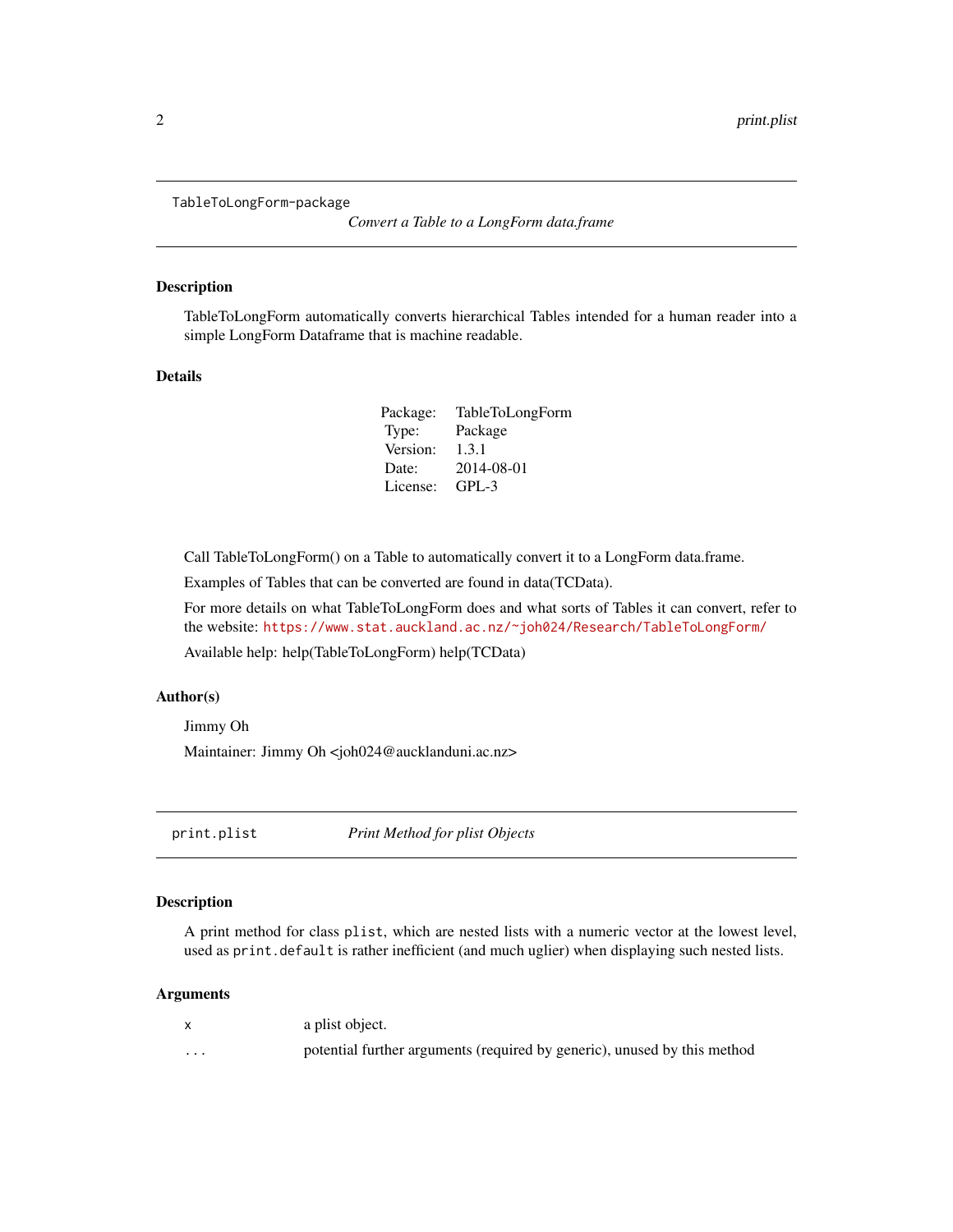## <span id="page-2-0"></span>TableToLongForm 3

#### Details

plist objects are created as part of diagnostic output for TableToLongForm. For more information, refer to the website: <https://www.stat.auckland.ac.nz/~joh024/Research/TableToLongForm/>

TableToLongForm *Convert a Table to a LongForm data.frame*

#### Description

TableToLongForm automatically converts hierarchical Tables intended for a human reader into a simple LongForm Dataframe that is machine readable.

Use this function to run TableToLongForm on the specified matrix Table. All other arguments are optional.

Once the conversion is complete, the user is recommended to check the result for correctness and to consider tidying up the variable names.

## Usage

```
TableToLongForm(Table, IdentResult = NULL,
    IdentPrimary = "combound",
    IdentAuxiliary = "sequence",
    ParePreRow = NULL,
    ParePreCol = c("mismatch", "misalign", "multirow"),
    fulloutput = FALSE,
    diagnostics = FALSE, diagnostics.trim = TRUE)
```
## Arguments

| Table          | the Table to convert, given as a character matrix. Also accepts a data.frame,<br>which is coerced to a matrix with a warning.                                                                          |
|----------------|--------------------------------------------------------------------------------------------------------------------------------------------------------------------------------------------------------|
| IdentResult    | an optional list specifying the locations of the various elements of the Table. By<br>default this is automatically generated but it can be specified manually where<br>the automatic detection fails. |
| IdentPrimary   | The Primary Ident algorithm, of which one is chosen. See details.                                                                                                                                      |
| IdentAuxiliary | Auxiliary Ident algorithms, of which any combination, in any order, can be cho-<br>sen. They are called after the Primary algorithm, to refine the IdentResult.<br>See details.                        |
| ParePreRow     | Pre-requisite algorithms that tidy up the Row Labels for correct operation of the<br>Main Parentage algorithm. Any combination of these algorithms, in any order,<br>can be chosen. See details.       |
| ParePreCol     | Pre-requisite algorithms that tidy up the Column Labels for correct operation<br>of the Main Parentage algorithm. Any combination of these algorithms, in any<br>order, can be chosen. See details.    |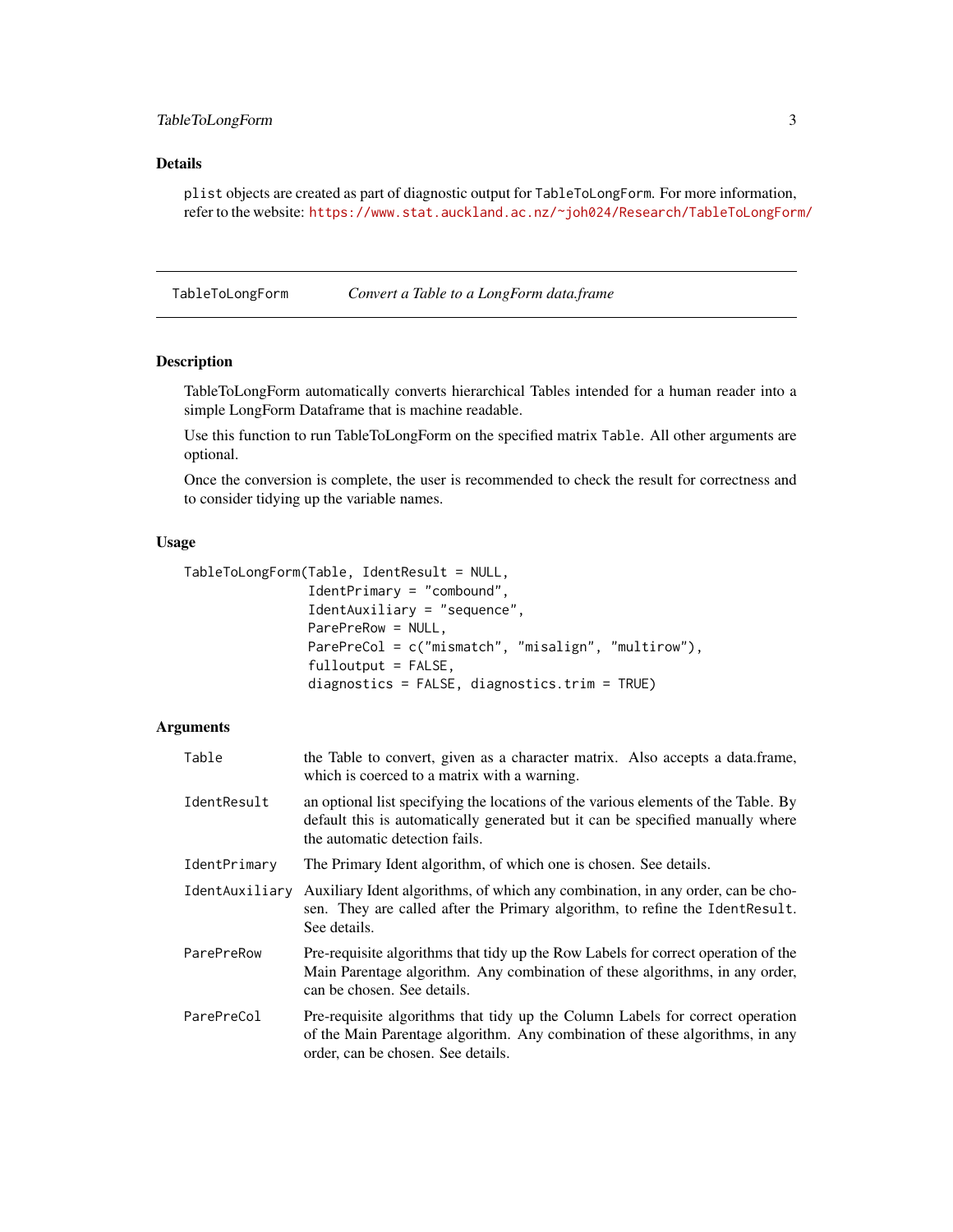<span id="page-3-0"></span>

| fulloutput       | if TRUE, returns a list containing additional information primarily useful for<br>diagnostic purposes. Otherwise, and by default, the function only returns the<br>converted data frame object.   |
|------------------|---------------------------------------------------------------------------------------------------------------------------------------------------------------------------------------------------|
| diagnostics      | a character vector specifying the name of the file diagnostic output will be writ-<br>ten to. Can also be TRUE, in which case the file name will be the name of the<br>object specified in Table. |
| diagnostics.trim |                                                                                                                                                                                                   |
|                  | a logical indicating whether the diagnostics output should be trimmed. A good<br>idea to keep TRUE (default) as trimmed output is generally more useful.                                          |

#### Details

For more details on TableToLongForm refer to the website: [https://www.stat.auckland.ac.](https://www.stat.auckland.ac.nz/~joh024/Research/TableToLongForm/) [nz/~joh024/Research/TableToLongForm/](https://www.stat.auckland.ac.nz/~joh024/Research/TableToLongForm/)

Specifically, the 'Technical Report' gives a rounded introduction to TableToLongForm, including a short user manual, some examples and a complete gallery of recognised patterns.

'Working with Modules' gives an introduction to creating new modules/algorithms for TableTo-LongForm, to extend its capabilities.

Finally, the Literate Document has the complete documentation of the source code for TableTo-LongForm.

#### Value

The converted Table as a data.frame object.

#### Examples

## load Toy Examples data data(TCData)

## Convert ToyExComplete TableToLongForm(TCData\$ToyExComplete)

TCData *Example hierarchical Tables*

#### Description

A list containing a number of example Tables that can be converted to LongForm dataframes by TableToLongForm. Each Tables is stored as a character matrix.

These datasets are generally not immediately useful as data, as they must first be converted (e.g. by using TableToLongForm).

If the user prefers to have these data in their Global Environment rather than nested inside a single list, they can use attach(TCData).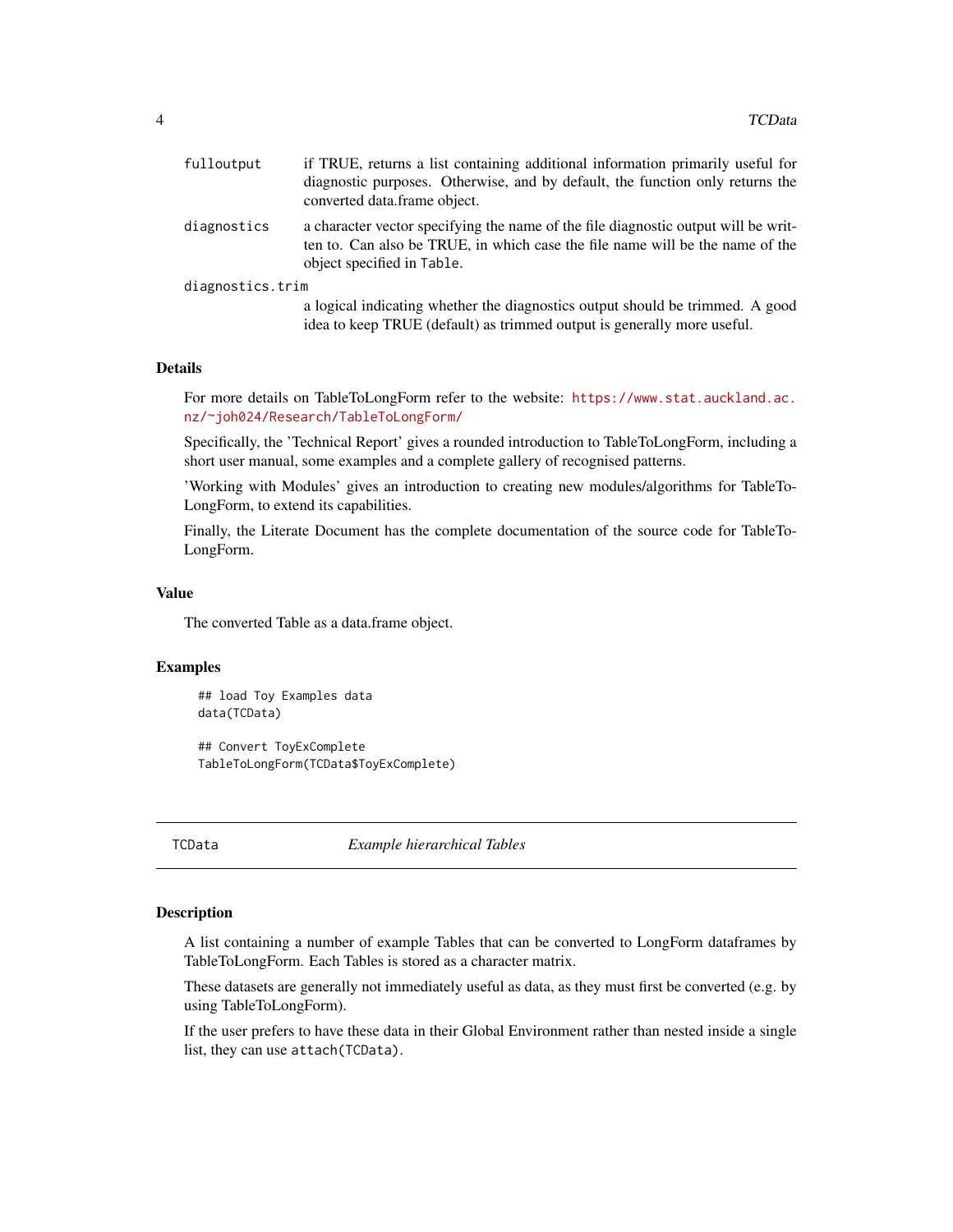#### <span id="page-4-0"></span>TTLFaliasAdd 5

#### Usage

data(TCData)

# Format

list containing character matrices of varying size.

#### Source

Department of Internal Affairs (New Zealand) (2012) New Zealand Qualifications Authority (2012) Statistics New Zealand (2013)

## Examples

data(TCData)

## list all Tables names(TCData)

## One such Toy Example Table TCData\$ToyExByEmptyBelow

TTLFaliasAdd *Register a new Module to TableToLongForm*

#### Description

TableToLongForm is partially modular and can be extended in some ways with external modules. Registration of these modules with this function is necessary.

#### Arguments

| Type        | e.g. IdentPrimary                                                                   |
|-------------|-------------------------------------------------------------------------------------|
| Fname       | the name of the Function/Algorithm                                                  |
| Falias      | the alias for the Function/Algorithm, which is used for the call to TableToLongForm |
| Author      | (optional) name of the author of the algorithm                                      |
| Description | (optional) a short description of the purpose of the algorithm                      |

#### Details

For more details on modules, refer to the "Working with Modules" document on the website: <https://www.stat.auckland.ac.nz/~joh024/Research/TableToLongForm/>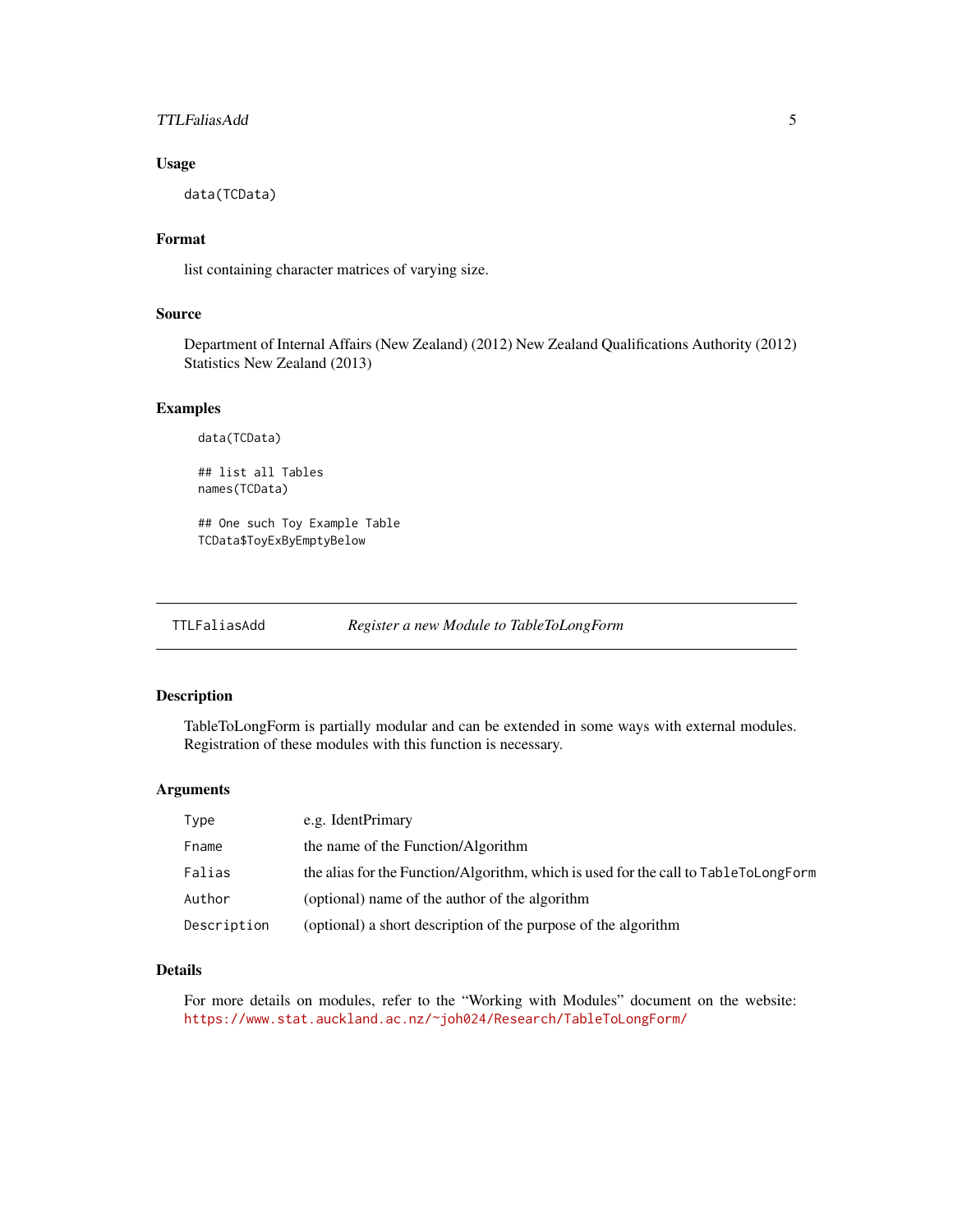## Description

TableToLongForm is partially modular and can be extended in some ways with external modules. This function is used to list currently registered modules.

#### Details

For more details on modules, refer to the "Working with Modules" document on the website: <https://www.stat.auckland.ac.nz/~joh024/Research/TableToLongForm/>